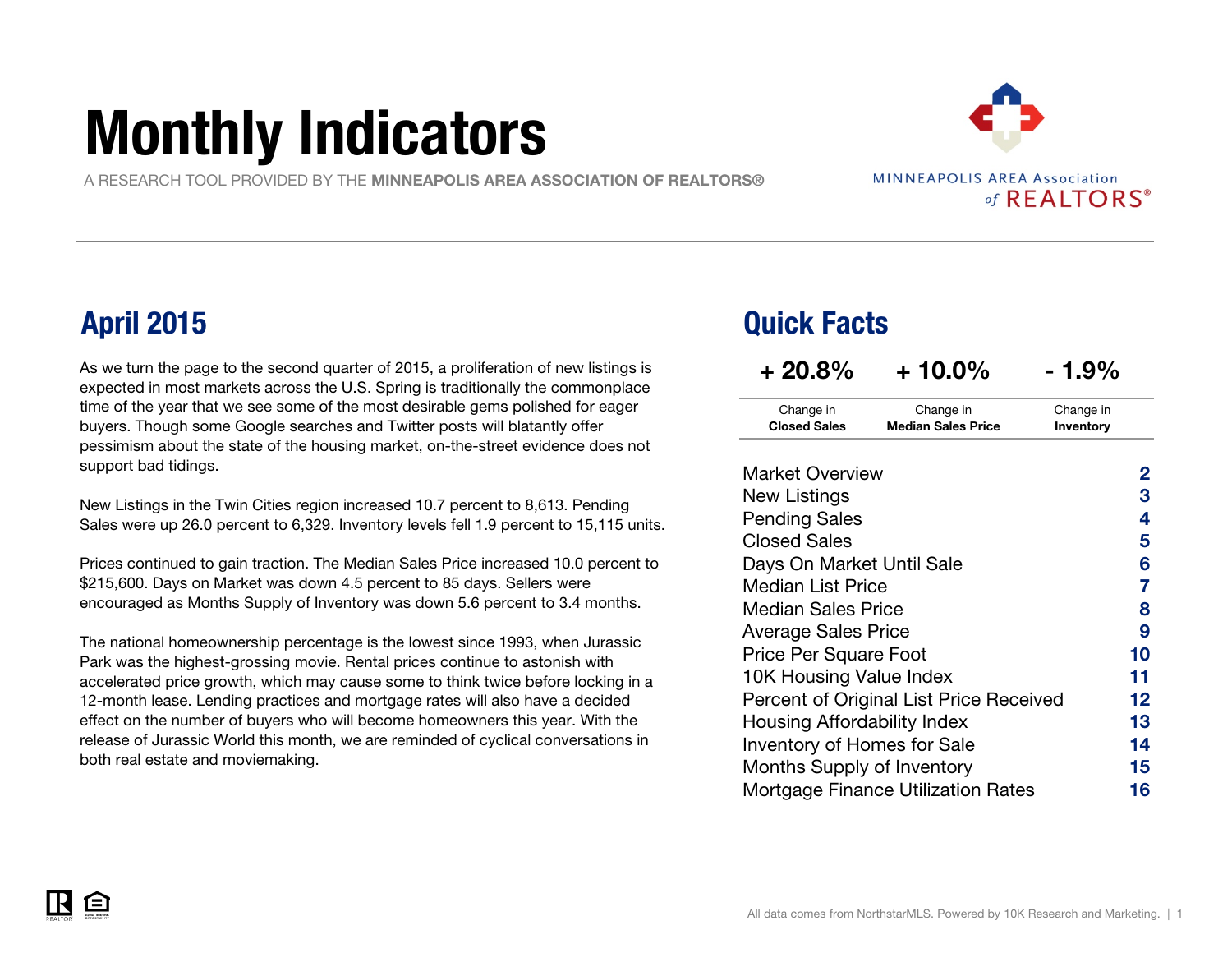### Market Overview

Key market metrics for the current month and year-to-date.



| <b>Key Metrics</b>                                       | <b>Historical Sparklines (normalized)</b> | 4-2014    | $4 - 2015$ | $+/-$    |           | <b>YTD 2014 YTD 2015</b> | $+1-$    |
|----------------------------------------------------------|-------------------------------------------|-----------|------------|----------|-----------|--------------------------|----------|
| <b>New Listings</b>                                      | llin, alllin,                             | 7,777     | 8,613      | $+10.7%$ | 23,137    | 26,672                   | $+15.3%$ |
| <b>Pending Sales</b>                                     |                                           | 5,022     | 6,329      | $+26.0%$ | 15,017    | 18,262                   | $+21.6%$ |
| <b>Closed Sales</b>                                      |                                           | 3,892     | 4,701      | $+20.8%$ | 12,235    | 13,670                   | $+11.7%$ |
| Days on Market Until Sale                                | .,,III,<br>II.<br>أأتد                    | 89        | 85         | $-4.5%$  | 93        | 97                       | $+4.3%$  |
| <b>Median List Price</b>                                 |                                           | \$234,000 | \$240,000  | $+2.6%$  | \$229,900 | \$244,900                | $+6.5%$  |
| <b>Median Sales Price</b>                                |                                           | \$196,000 | \$215,600  | $+10.0%$ | \$189,000 | \$209,900                | $+11.1%$ |
| <b>Price Per Square Foot</b>                             |                                           | \$120     | \$124      | $+3.0%$  | \$115     | \$121                    | $+4.9%$  |
| <b>10K Housing Value Index</b>                           | $4 - 2012$                                | \$188,428 | \$193,845  | $+2.9%$  | $-$       |                          |          |
| <b>Percent of Original</b><br><b>List Price Received</b> |                                           | 95.9%     | 97.0%      | $+1.1%$  | 94.7%     | 95.6%                    | $+1.0%$  |
| <b>Inventory of Homes for Sale</b>                       |                                           | 15,413    | 15,115     | $-1.9%$  | $-$       |                          |          |
| <b>Months Supply</b><br>of Homes for Sale                |                                           | 3.6       | 3.4        | $-5.6%$  |           |                          |          |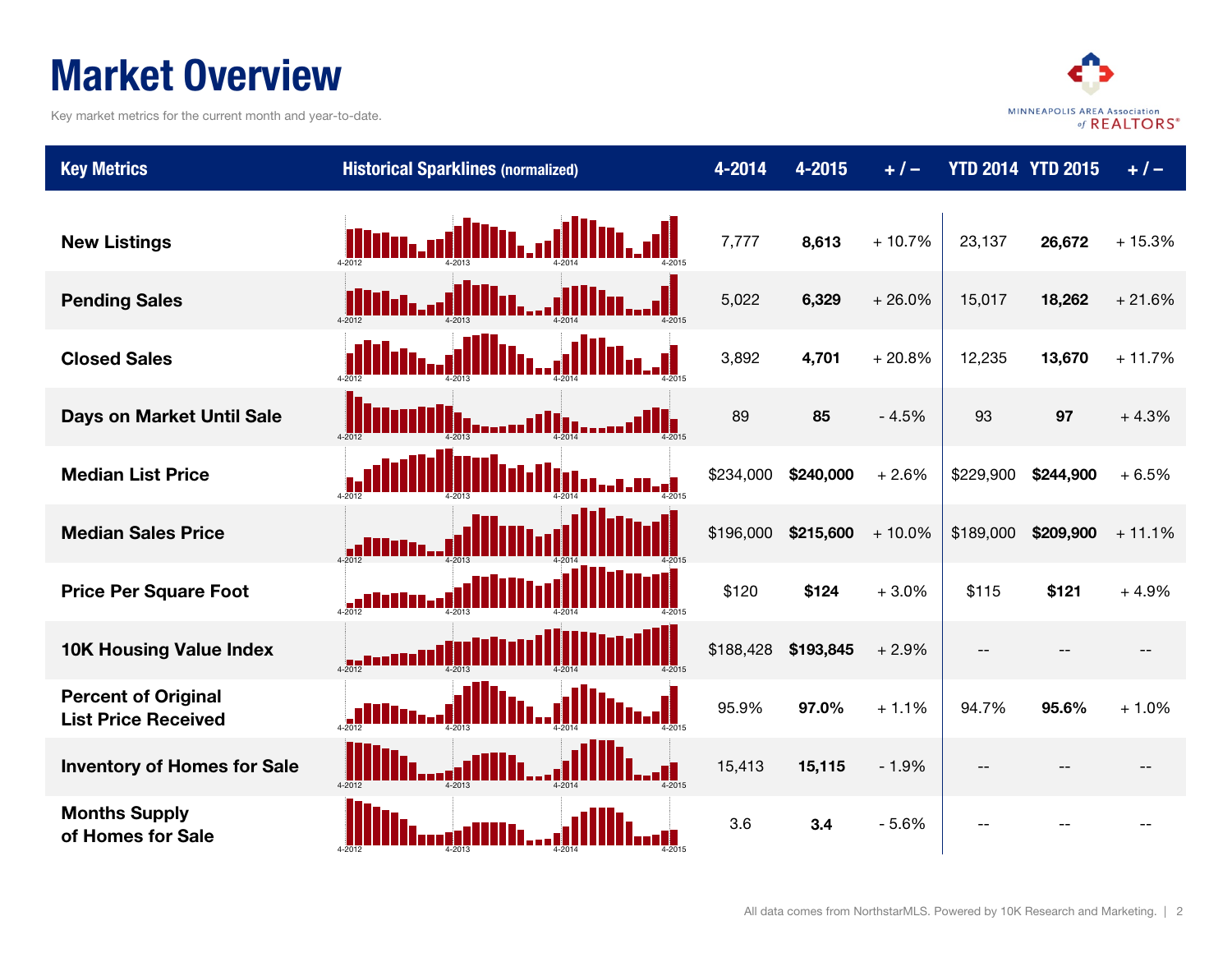### New Listings

A count of the properties that have been newly listed on the market in a given month.



Month Prior Year **Current** yun em +/-<br>Year +/-**May**  $8,325$   $8,568$   $+2.9\%$ **June 7,634 8,313 +8.9%** July 7,301 8,014 +9.8% August 6,949 6,955 +0.1% September 6,374 6,834 +7.2% **October** 6,104 **5,963** -2.3% November 3,901 3,396 -12.9% **December** 2,676 **2,574** -3.8% January 4,245 **4,492** +5.8% February 4,620 5,684 +23.0% March 6,495 7,883 +21.4% April 7,777 8,613 +10.7% 12-Month Avg 6,033 6,441 +6.8% 7,059 7,777 8,613 2013 2014 2015 April 22,867 23,137 26,672 2013 2014 2015 Year To Date +10.2% +10.7% +1.2% +15.3%

#### Historical New Listing Activity

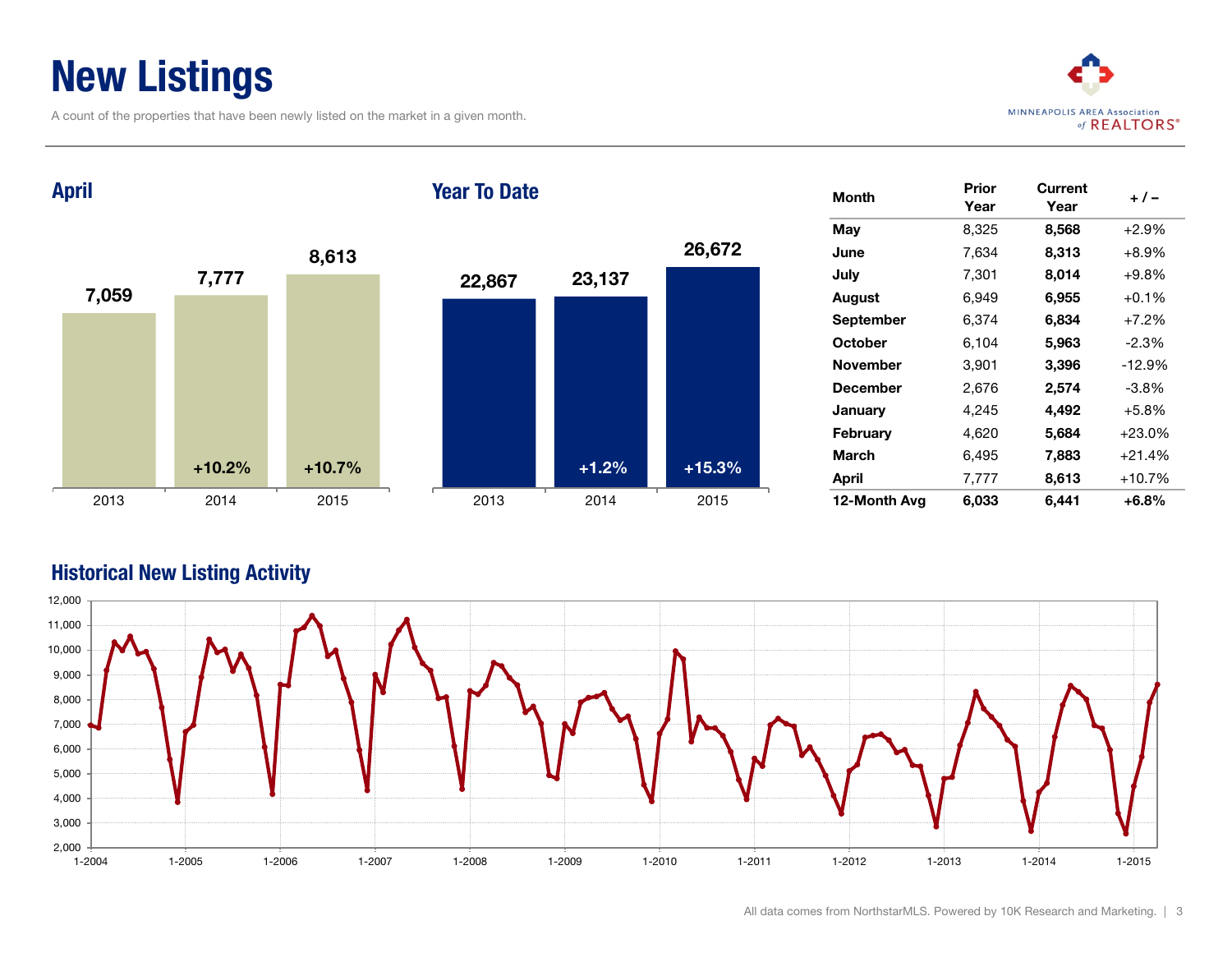### Pending Sales

A count of the properties on which contracts have been accepted in a given month.



5,335 5,022 6,329 2013 2014 2015 April 16,800 15,017 18,262 2013 2014 2015 Year To Date  $-5.9\%$   $+26.0\%$   $+26.0\%$ 

| Month           | Prior<br>Year | Current<br>Year | $+/-$    |
|-----------------|---------------|-----------------|----------|
| Mav             | 5,783         | 5,211           | $-9.9%$  |
| June            | 5,287         | 5,259           | $-0.5%$  |
| July            | 5,323         | 5,105           | $-4.1%$  |
| August          | 5,164         | 4,771           | $-7.6%$  |
| September       | 4,207         | 4,136           | $-1.7%$  |
| October         | 4,284         | 4,199           | $-2.0\%$ |
| <b>November</b> | 3,211         | 2,966           | $-7.6%$  |
| <b>December</b> | 2,751         | 2,875           | $+4.5%$  |
| January         | 2,769         | 2,933           | $+5.9%$  |
| February        | 3,149         | 3,778           | $+20.0%$ |
| March           | 4,077         | 5,222           | +28.1%   |
| April           | 5,022         | 6,329           | +26.0%   |
| 12-Month Avg    | 4,252         | 4,399           | $+3.4%$  |

#### Historical Pending Sales Activity

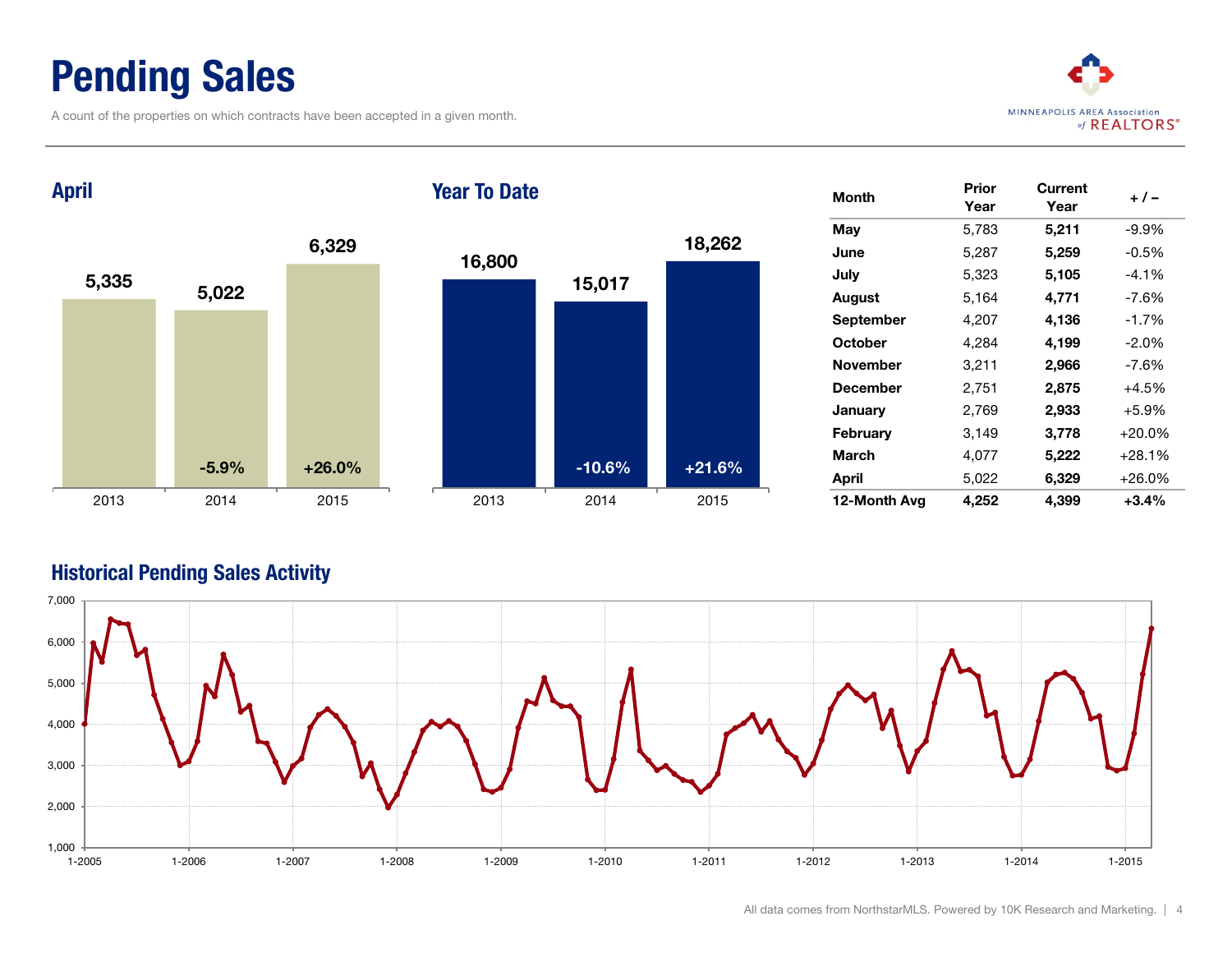### Closed Sales

A count of the actual sales that have closed in a given month.



4,320 3,892 4,701 2013 2014 2015 April 13,857 12,235 13,670 2013 2014 2015 Year To Date  $-9.9\%$   $+20.8\%$   $+11.7\%$ 

| Month            | Prior<br>Year | Current<br>Year | + / –    |
|------------------|---------------|-----------------|----------|
| May              | 5,493         | 4,996           | $-9.0\%$ |
| June             | 5,656         | 5,683           | $+0.5%$  |
| July             | 5,769         | 5,335           | $-7.5%$  |
| <b>August</b>    | 5,705         | 5,397           | $-5.4%$  |
| <b>September</b> | 4,801         | 4,574           | $-4.7\%$ |
| October          | 4,594         | 4,633           | $+0.8%$  |
| <b>November</b>  | 3,874         | 3,308           | $-14.6%$ |
| <b>December</b>  | 3,466         | 3,490           | $+0.7%$  |
| January          | 2,591         | 2,376           | $-8.3%$  |
| February         | 2,524         | 2,637           | $+4.5%$  |
| March            | 3,228         | 3,956           | $+22.6%$ |
| April            | 3,892         | 4,701           | $+20.8%$ |
| 12-Month Avg     | 4,299         | 4,257           | +0.0%    |

#### Historical Closed Sales Activity

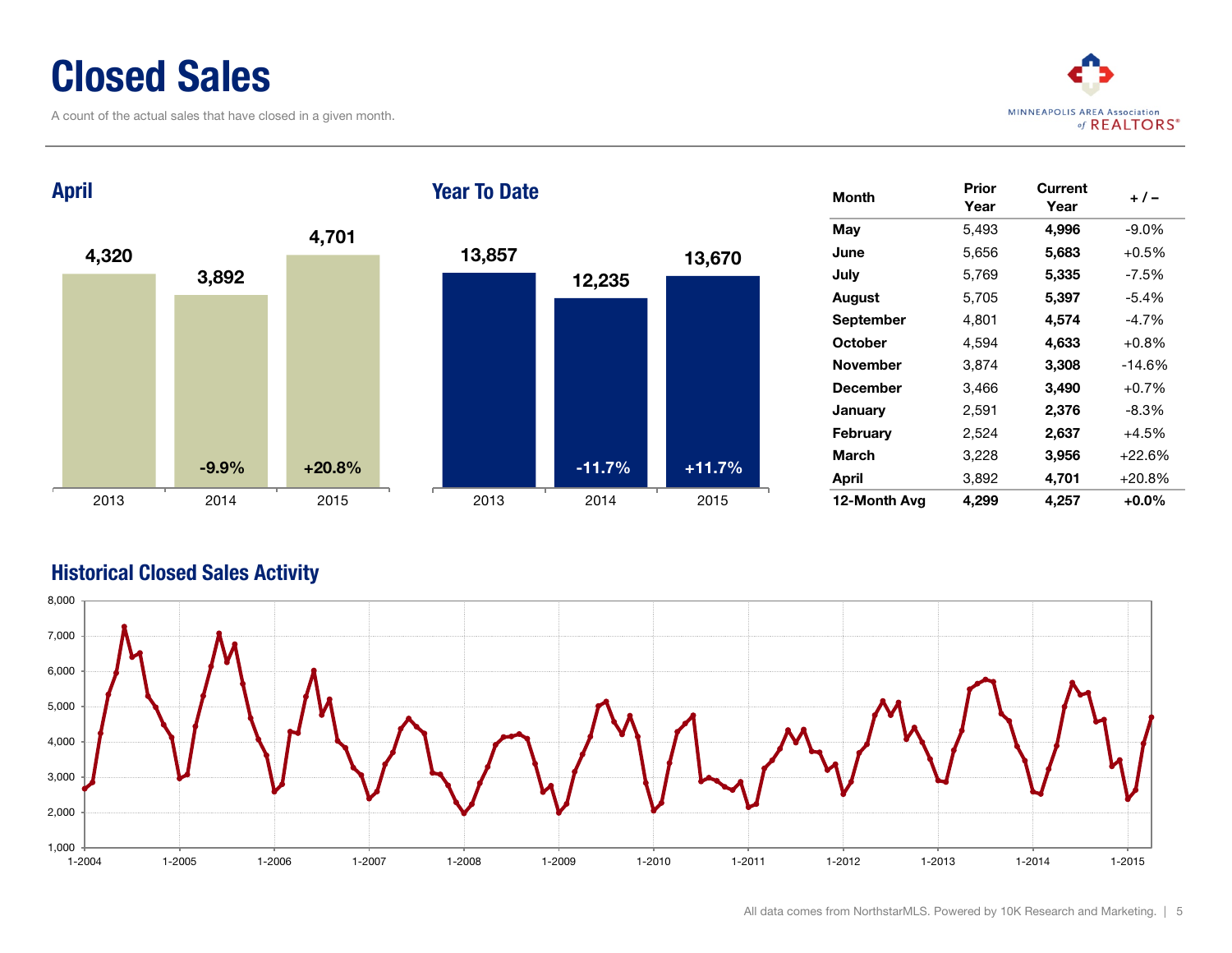### Days on Market Until Sale

Average, cumulative number of days between when a property is listed and when an offer is accepted in a given month.



97 89 85 2013 2014 2015 April 105 93 97 2013 2014 2015 Year To Date  $-8.2\%$   $-4.5\%$   $-11.4\%$   $+4.3\%$ 

| Month            | Prior<br>Year | Current<br>Year | + / -    |
|------------------|---------------|-----------------|----------|
| May              | 86            | 80              | $-7.0\%$ |
| June             | 74            | 70              | $-5.4\%$ |
| July             | 72            | 68              | $-5.6%$  |
| August           | 70            | 68              | $-2.9\%$ |
| <b>September</b> | 71            | 71              | $0.0\%$  |
| <b>October</b>   | 75            | 72              | $-4.0\%$ |
| <b>November</b>  | 75            | 79              | $+5.3%$  |
| <b>December</b>  | 86            | 89              | $+3.5%$  |
| January          | 93            | 101             | $+8.6%$  |
| February         | 99            | 106             | $+7.1%$  |
| March            | 95            | 102             | $+7.4%$  |
| April            | 89            | 85              | $-4.5%$  |
| 12-Month Avg     | 80            | 80              | $0.0\%$  |

#### Historical Days on Market Until Sale

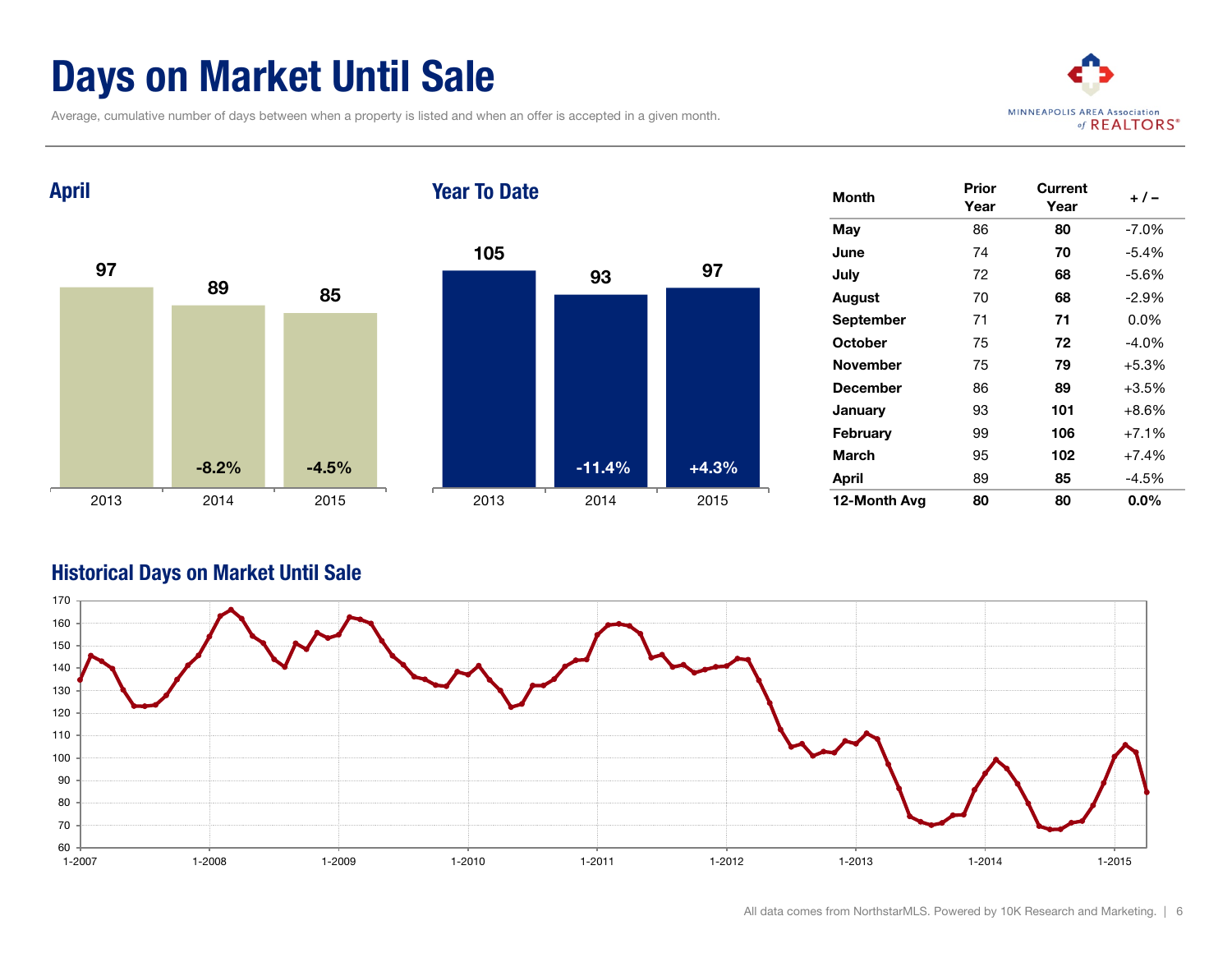### Median Original List Price

Median original list price for all new listings in a given month. List prices can serve as a leading indicator of future price movement.



April

#### Year To Date



| <b>Month</b>    | Prior<br>Year | Current<br>Year | + / -     |
|-----------------|---------------|-----------------|-----------|
| May             | \$225,000     | \$239,900       | $+6.6%$   |
| June            | \$229,500     | \$239,900       | $+4.5%$   |
| July            | \$221,950     | \$234,900       | $+5.8%$   |
| August          | \$219,900     | \$235,000       | $+6.9%$   |
| September       | \$224,900     | \$239,900       | $+6.7%$   |
| October         | \$218,700     | \$229,900       | $+5.1%$   |
| <b>November</b> | \$209,900     | \$219,900       | $+4.8%$   |
| December        | \$199,900     | \$219,900       | $+10.0\%$ |
| January         | \$222,500     | \$245,000       | $+10.1%$  |
| February        | \$230,000     | \$249,900       | $+8.7%$   |
| March           | \$234,900     | \$245,000       | $+4.3%$   |
| April           | \$234,000     | \$240,000       | +2.6%     |
| 12-Month Med    | \$224,900     | \$239,900       | +6.7%     |

#### Historical Median Original List Price

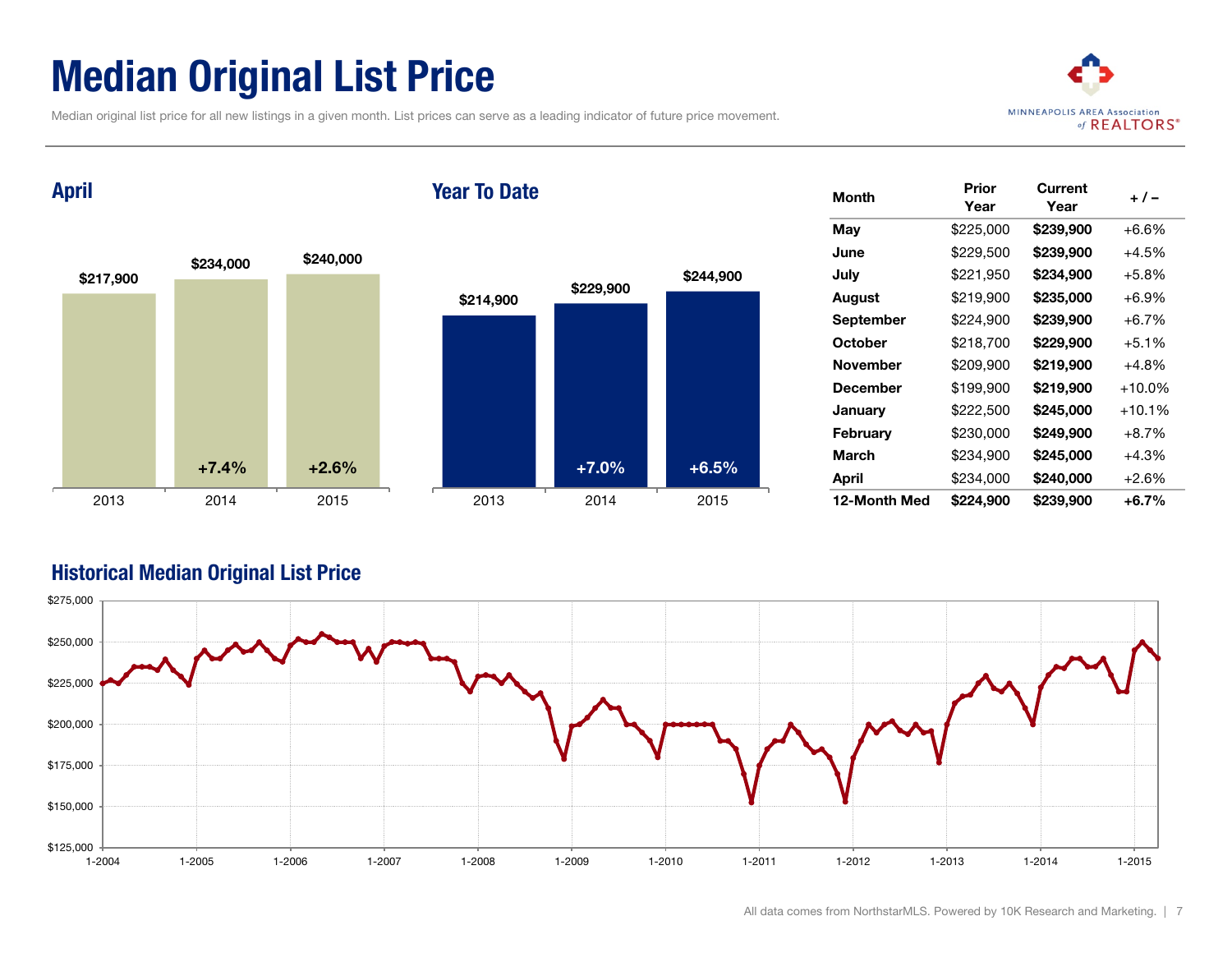### Median Sales Price

Median price point for all closed sales, not accounting for seller concessions, in a given month.



April

#### Year To Date



| <b>Month</b>    | Prior<br>Year | Current<br>Year | $+/-$     |
|-----------------|---------------|-----------------|-----------|
| May             | \$194,000     | \$210,000       | $+8.2%$   |
| June            | \$210,000     | \$219,500       | $+4.5%$   |
| July            | \$208,000     | \$215,000       | $+3.4%$   |
| August          | \$207,950     | \$219,000       | $+5.3%$   |
| September       | \$195,000     | \$205,000       | $+5.1%$   |
| October         | \$195,000     | \$208,000       | $+6.7%$   |
| <b>November</b> | \$195,000     | \$205,000       | $+5.1%$   |
| <b>December</b> | \$190,025     | \$200,000       | $+5.2%$   |
| January         | \$179,800     | \$195,000       | $+8.5%$   |
| <b>February</b> | \$183,000     | \$200,000       | $+9.3%$   |
| March           | \$190,000     | \$210,000       | $+10.5%$  |
| April           | \$196,000     | \$215,600       | $+10.0\%$ |
| 12-Month Med    | \$197,000     | \$210.000       | +6.6%     |

#### Historical Median Sales Price

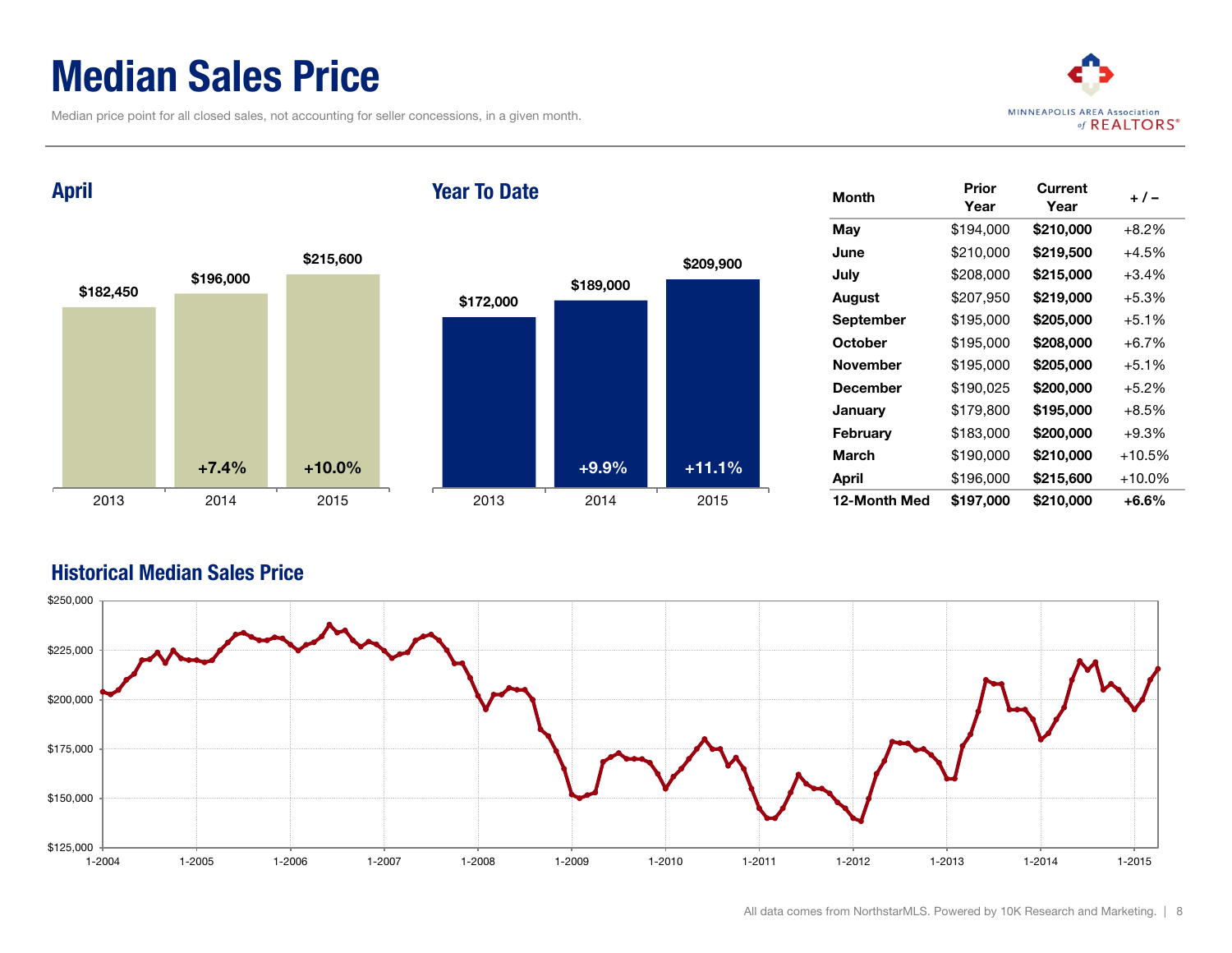### Average Sales Price

Average sales price for all closed sales, not accounting for seller concessions, in a given month.



April

#### Year To Date



| <b>Month</b>    | Prior<br>Year | Current<br>Year | + / –    |
|-----------------|---------------|-----------------|----------|
| May             | \$236,372     | \$254,623       | $+7.7%$  |
| June            | \$250,978     | \$269,726       | $+7.5%$  |
| July            | \$248,093     | \$260,759       | $+5.1%$  |
| August          | \$254,986     | \$261,767       | $+2.7%$  |
| September       | \$239,605     | \$250,336       | $+4.5%$  |
| October         | \$239,916     | \$255,386       | $+6.4%$  |
| November        | \$243,427     | \$250,303       | $+2.8%$  |
| <b>December</b> | \$238,533     | \$252,575       | $+5.9\%$ |
| January         | \$229,310     | \$245,808       | $+7.2%$  |
| February        | \$232,224     | \$250,767       | $+8.0%$  |
| March           | \$236,674     | \$249,347       | $+5.4%$  |
| April           | \$245,063     | \$255,131       | $+4.1%$  |
| 12-Month Avg    | \$242,751     | \$255.989       | +5.5%    |

#### Historical Average Sales Price

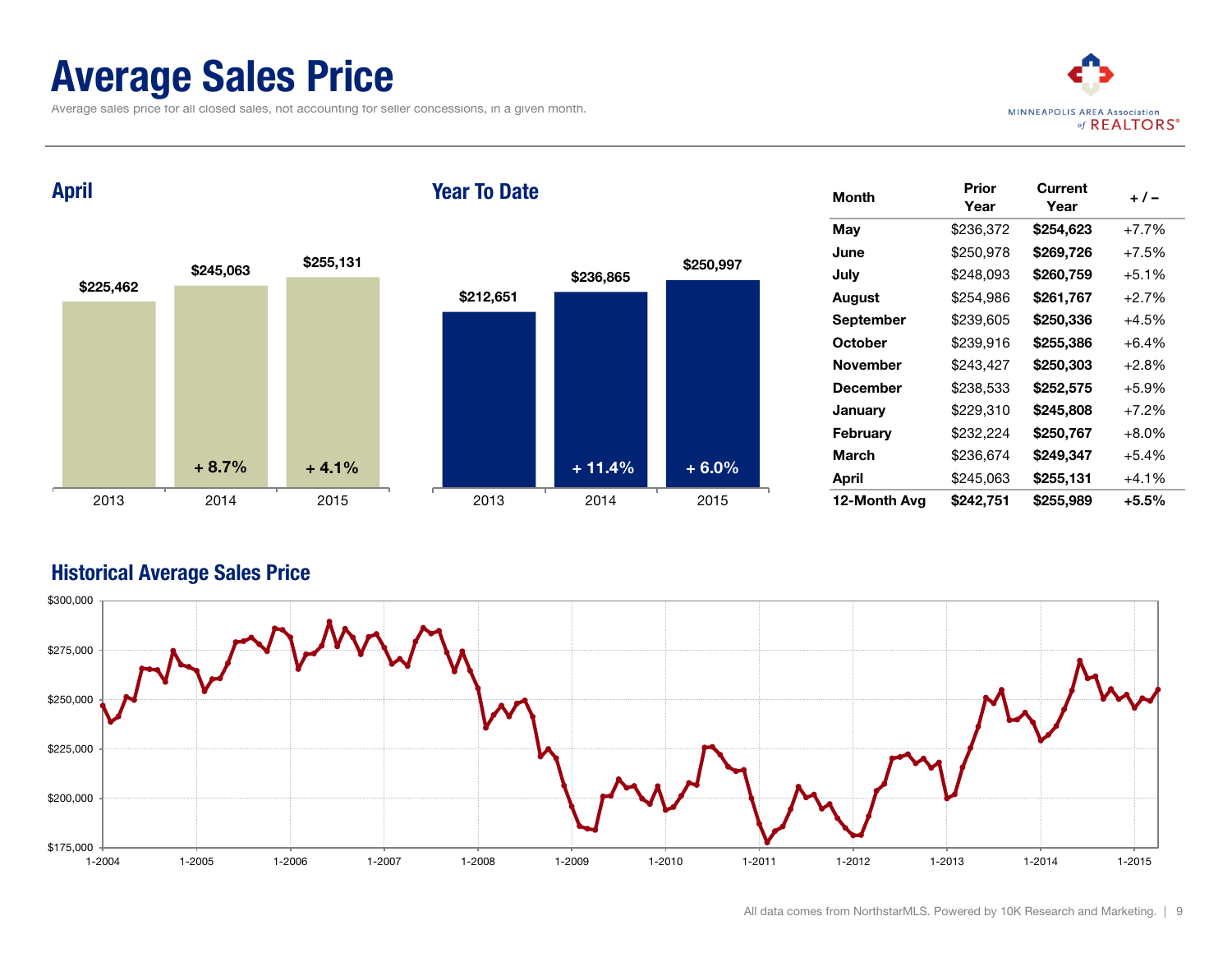### Price Per Square Foot

The price per square foot of homes sold in a given month. Sold properties only. Does not account for seller concessions.



\$109 \$120 \$124 2013 2014 2015 April \$104 \$115 \$121 2013 2014 2015 Year To Date +10.0% +3.0% +10.9% +4.9%

| <b>Month</b>     | Prior<br>Year | Current<br>Year | $+/-$    |
|------------------|---------------|-----------------|----------|
| May              | \$112         | \$124           | $+10.2%$ |
| June             | \$118         | \$127           | $+7.5%$  |
| July             | \$117         | \$125           | $+7.1%$  |
| August           | \$119         | \$125           | $+5.2%$  |
| <b>September</b> | \$116         | \$121           | $+4.7%$  |
| October          | \$117         | \$123           | $+5.3%$  |
| <b>November</b>  | \$116         | \$120           | +3.3%    |
| <b>December</b>  | \$114         | \$120           | $+5.1%$  |
| January          | \$111         | \$118           | +6.3%    |
| February         | \$112         | \$119           | $+6.2\%$ |
| March            | \$116         | \$121           | $+4.4%$  |
| April            | \$120         | \$124           | $+3.0\%$ |
| 12-Month Avg     | \$116         | \$123           | +5.9%    |

#### Historical Price Per Square Foot

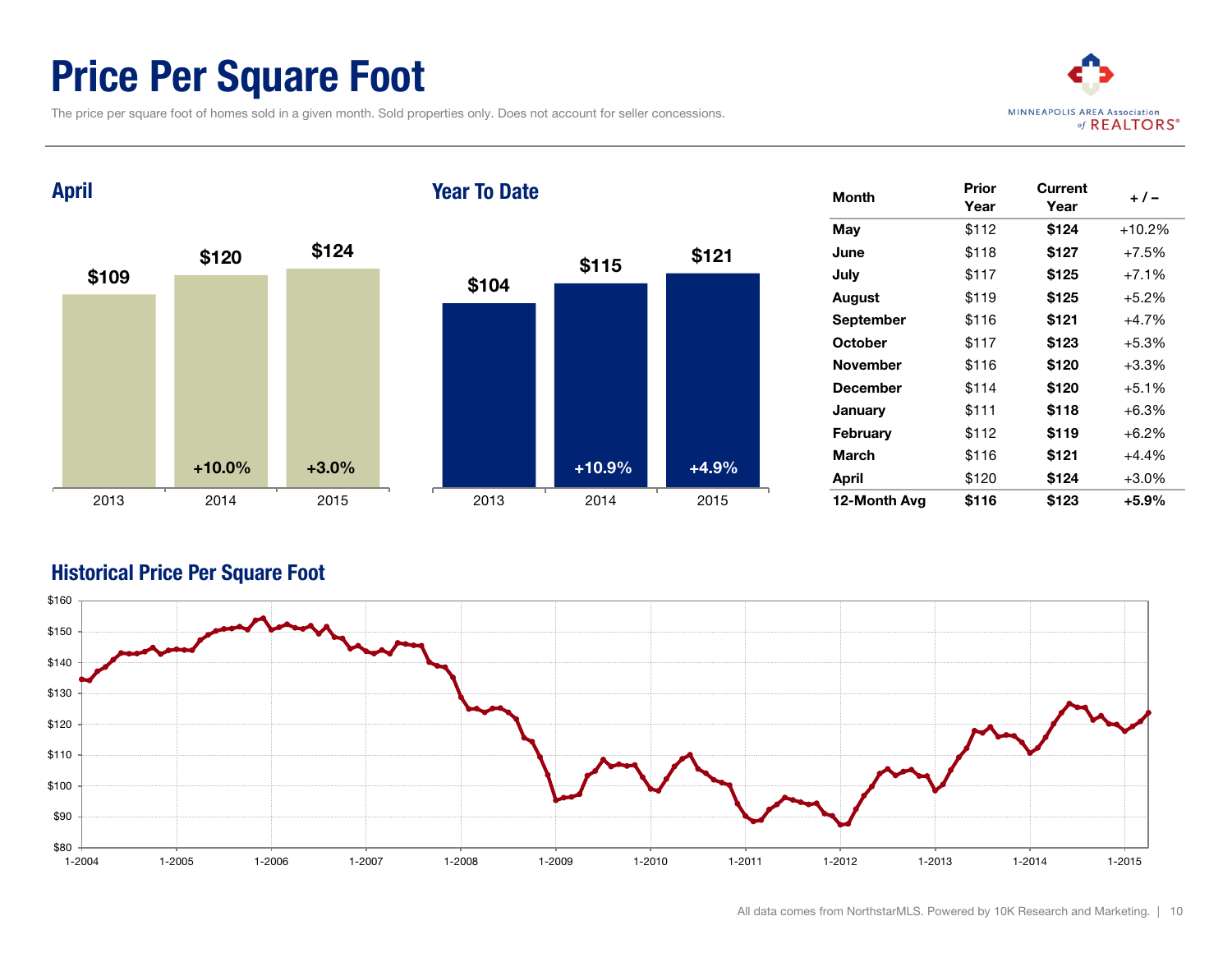### 10K Housing Value Index

The value index employs a multi-variate, linear regression methodology to determine specific weights that adjust for both seasonality and segment bias to arrive at a real, constant-quality view of home values. The index is set to the median sales price in January 2003.



Month Prior Year **Current** Year + / – May \$180,149 \$188,713 +4.8% June \$183,102 \$187,672 +2.5% July \$182,451 \$187,275 +2.6% August \$184,352 \$186,230 +1.0% September \$182,086 \$183,648 +0.9% October \$180,561 \$184,878 +2.4% November \$181,834 \$182,508 +0.4% December \$181,613 \$186,465 +2.7% January \$185,038 \$189,917 +2.6% February \$189,883 \$191,091 +0.6% March \$190.671 **\$192.827** +1.1% April \$188,428 \$193,845 +2.9% 12-Month Avg \$184,181 \$187,922 +2.0% \$180,613 \$188,428 \$193,845 2013 2014 2015 April  $+4.3\%$   $+2.9\%$ 



#### Historical 10K Housing Value Index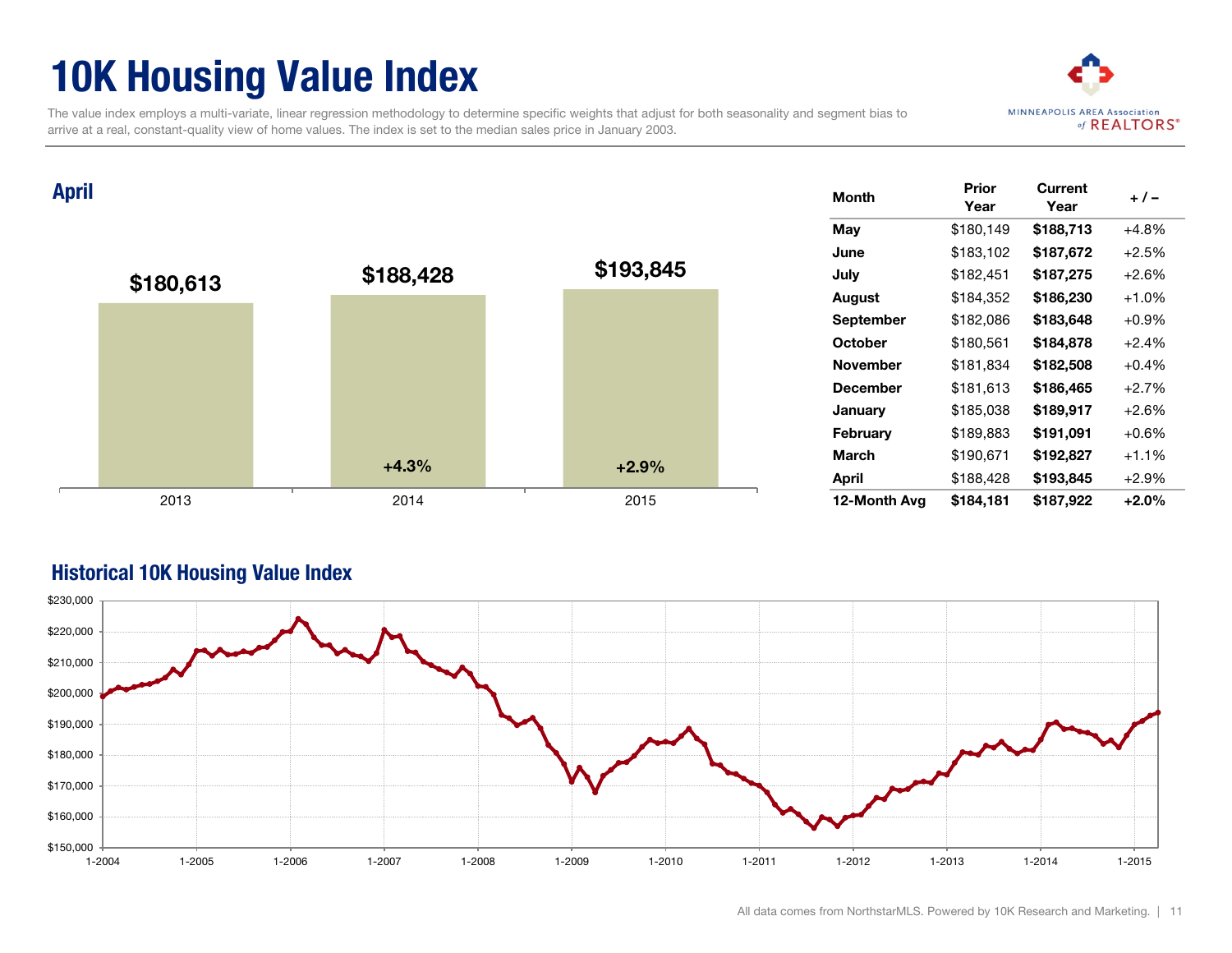## Percent of Original List Price Received

 Percentage found when dividing a property's sales price by its original list price, then taking the average for all properties sold in a given month, not accounting for seller concessions.



April

#### Year To Date



| <b>Month</b> | Prior<br>Year | Current<br>Year | $+/-$    |
|--------------|---------------|-----------------|----------|
| May          | 97.0%         | 96.8%           | $-0.2%$  |
| June         | 97.5%         | 97.2%           | $-0.3%$  |
| July         | 97.5%         | 96.8%           | $-0.7%$  |
| August       | 97.0%         | 96.3%           | $-0.7%$  |
| September    | 96.5%         | 95.6%           | $-0.9\%$ |
| October      | 95.8%         | 95.2%           | $-0.6%$  |
| November     | 95.4%         | 94.7%           | $-0.7%$  |
| December     | 94.7%         | 94.1%           | $-0.6\%$ |
| January      | 93.5%         | 93.6%           | $+0.1%$  |
| February     | 93.5%         | 94.2%           | $+0.7%$  |
| March        | 95.1%         | 95.9%           | $+0.8%$  |
| April        | 95.9%         | 97.0%           | $+1.1%$  |
| 12-Month Avg | 96.1%         | 95.9%           | $-0.2\%$ |

#### Historical Percent of Original List Price Received

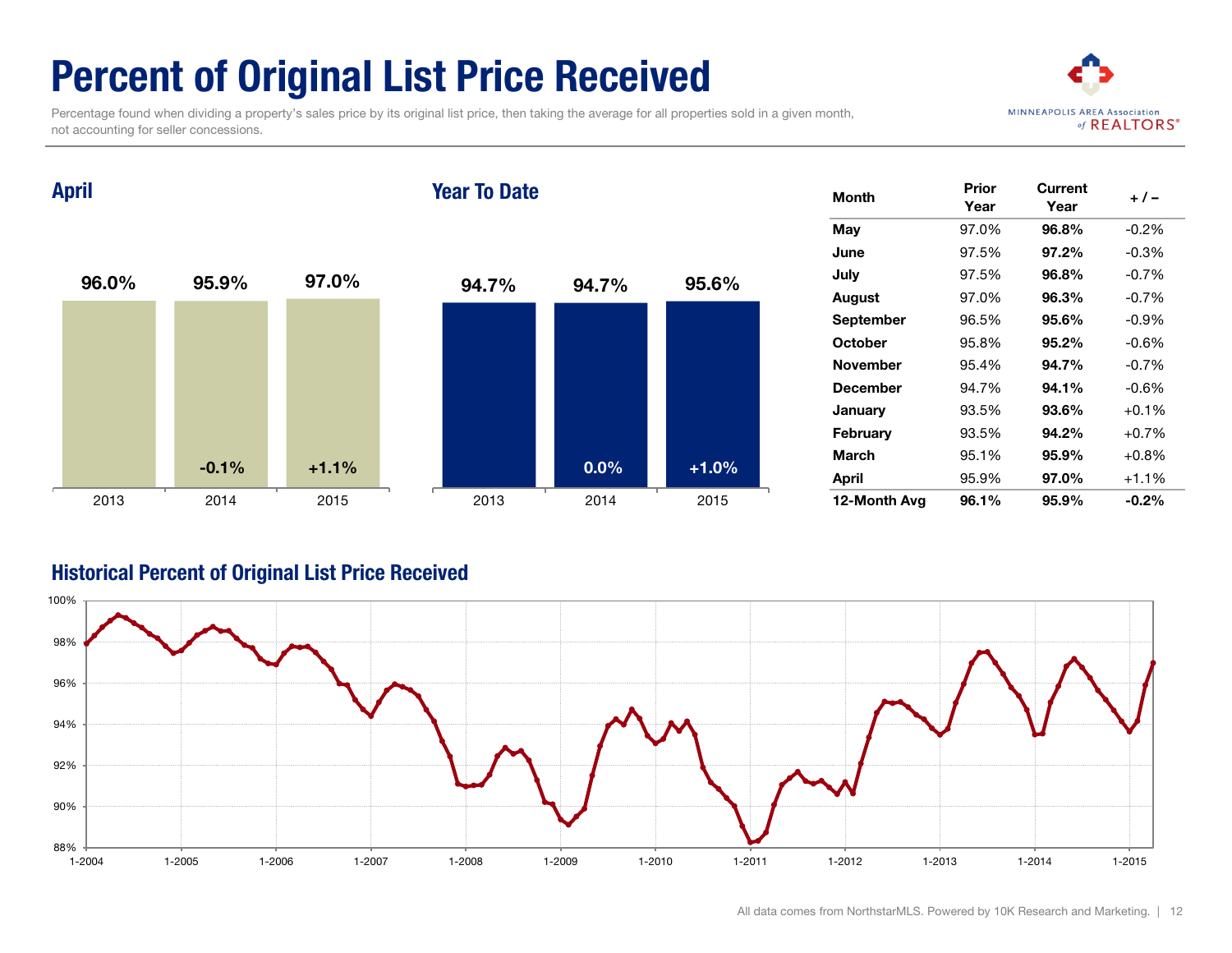## Housing Affordability Index

 This index measures housing affordability for the region. An index of 120 means the median household income was 120% of what is necessary to qualify for the median-priced home under prevailing interest rates. A higher number means greater affordability.



216 192 195 2013 2014 2015 April 229 199 200 2013 2014 2015 Year To Date -11.1% +1.6% -13.1% +0.5%

| <b>Month</b>    | Prior<br>Current<br>Year<br>Year |     | $+/-$   |
|-----------------|----------------------------------|-----|---------|
| May             | 199                              | 184 | $-7.5%$ |
| June            | 175                              | 177 | $+1.1%$ |
| July            | 178                              | 180 | $+1.1%$ |
| August          | 175                              | 178 | $+1.7%$ |
| September       | 189                              | 188 | $-0.5%$ |
| October         | 189                              | 190 | $+0.5%$ |
| <b>November</b> | 192                              | 192 | $0.0\%$ |
| <b>December</b> | 197                              | 199 | $+1.0%$ |
| January         | 209                              | 216 | $+3.3%$ |
| February        | 206                              | 212 | $+2.9%$ |
| March           | 200                              | 198 | $-1.0%$ |
| April           | 192                              | 195 | $+1.6%$ |
| 12-Month Avg    | 192                              | 192 | $0.0\%$ |

#### Historical Housing Affordability Index

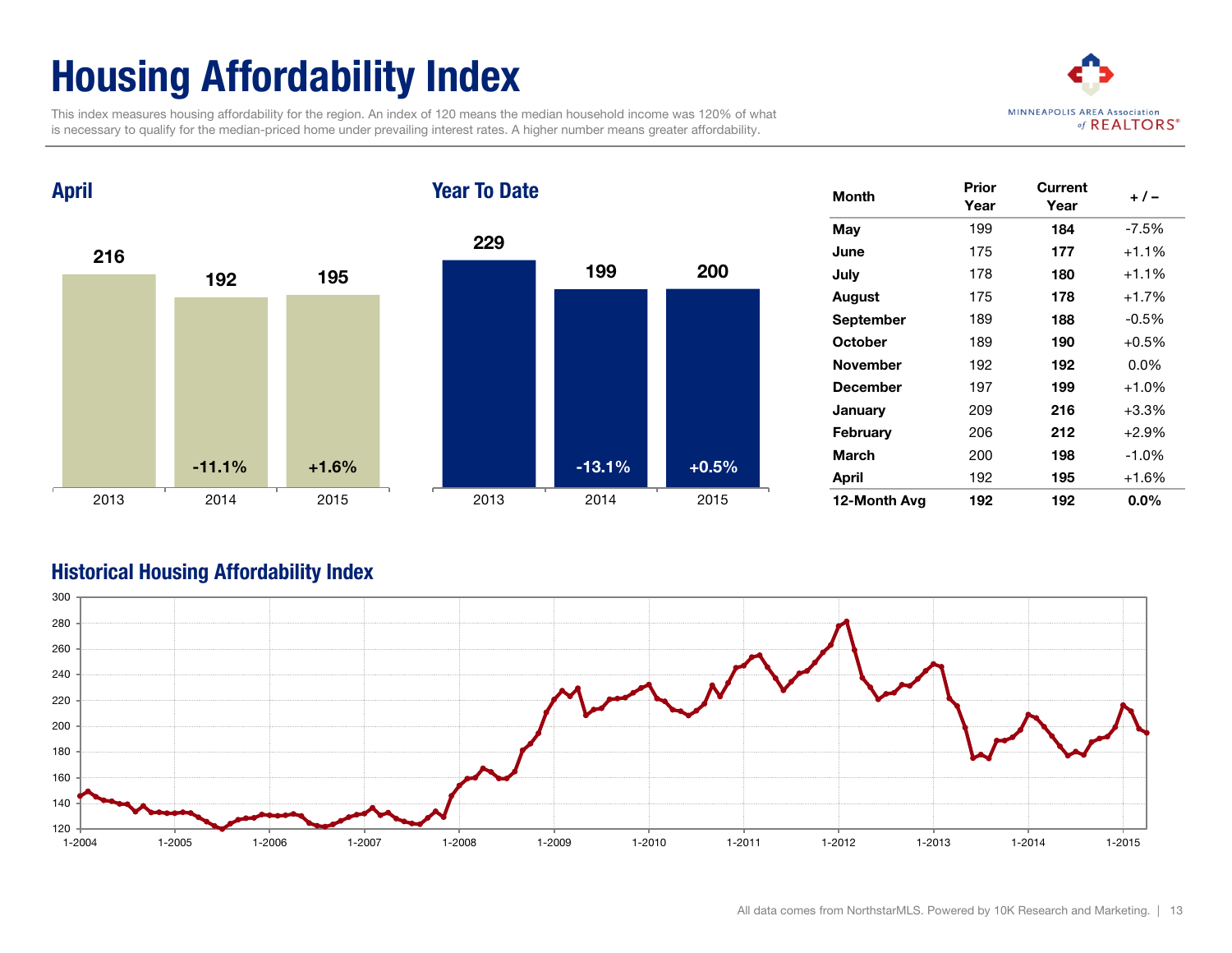### **Inventory of Homes for Sale**

The number of properties available for sale in active status at the end of a given month.



| <b>April</b> |        |         |         | <b>Month</b>    | Prior<br>Year | <b>Current</b><br>Year | $+/-$    |
|--------------|--------|---------|---------|-----------------|---------------|------------------------|----------|
|              |        |         |         | May             | 15,489        | 17,227                 | $+11.2%$ |
|              |        |         |         | June            | 16,406        | 18,388                 | $+12.1%$ |
|              |        | 15,413  | 15,115  | July            | 16,754        | 19,105                 | $+14.0%$ |
|              | 14,274 |         |         | <b>August</b>   | 16,773        | 19,015                 | $+13.4%$ |
|              |        |         |         | September       | 16,891        | 18,981                 | $+12.4%$ |
|              |        |         |         | October         | 16,450        | 17,896                 | $+8.8%$  |
|              |        |         |         | November        | 15,124        | 15,887                 | $+5.0%$  |
|              |        |         |         | <b>December</b> | 12,764        | 12,906                 | $+1.1%$  |
|              |        |         |         | January         | 12,744        | 12,800                 | $+0.4%$  |
|              |        |         |         | February        | 12,968        | 13,386                 | $+3.2%$  |
|              |        |         |         | <b>March</b>    | 14,035        | 14,577                 | $+3.9%$  |
|              |        | $+8.0%$ | $-1.9%$ | <b>April</b>    | 15,413        | 15,115                 | $-1.9%$  |
|              | 2013   | 2014    | 2015    | 12-Month Avg    | 15,151        | 16,274                 | $+7.0%$  |

#### Historical Inventory of Homes for Sale

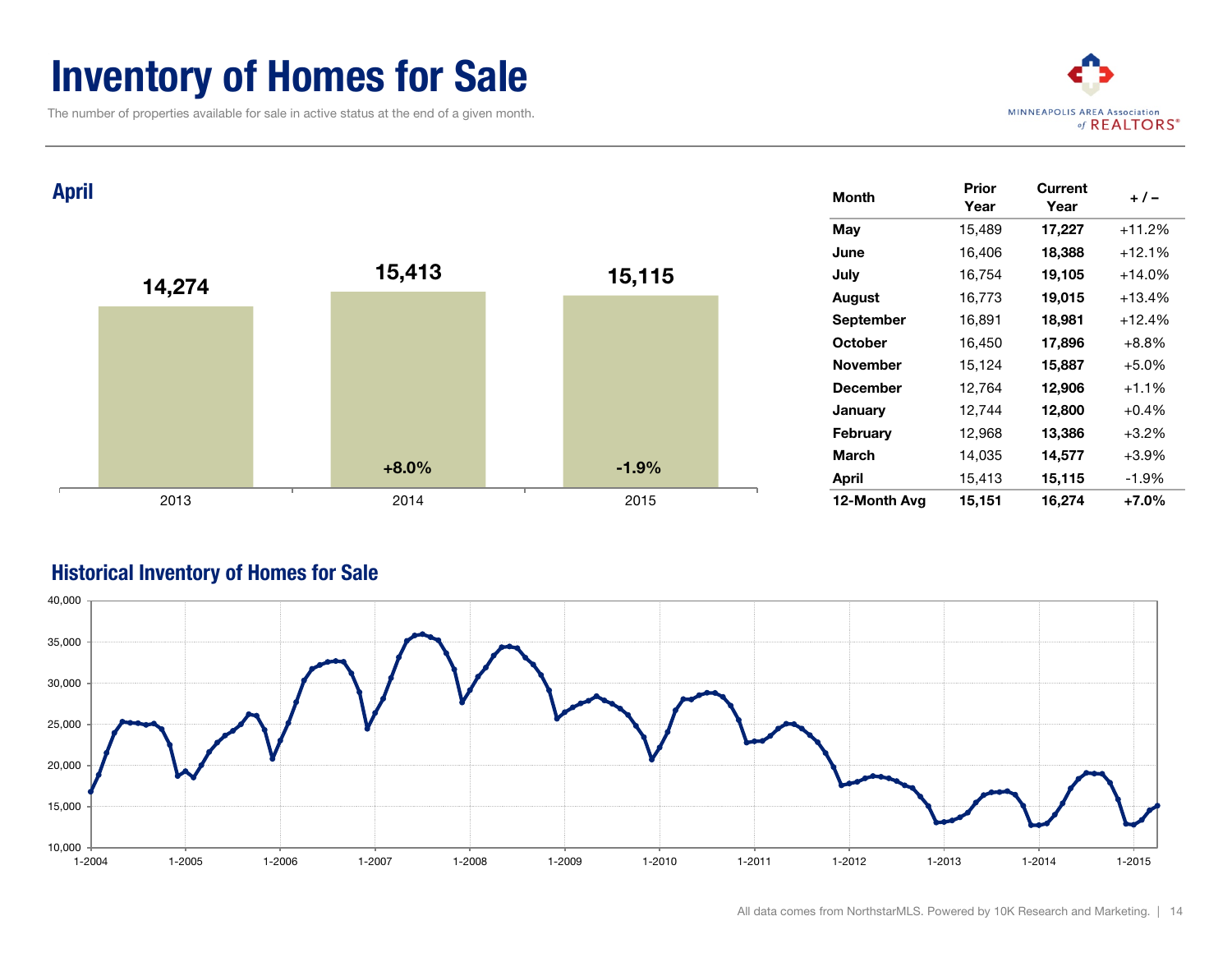### Months Supply of Inventory

The inventory of homes for sale at the end of a given month, divided by the average monthly pending sales for the last 12 months.





#### Historical Months Supply of Inventory